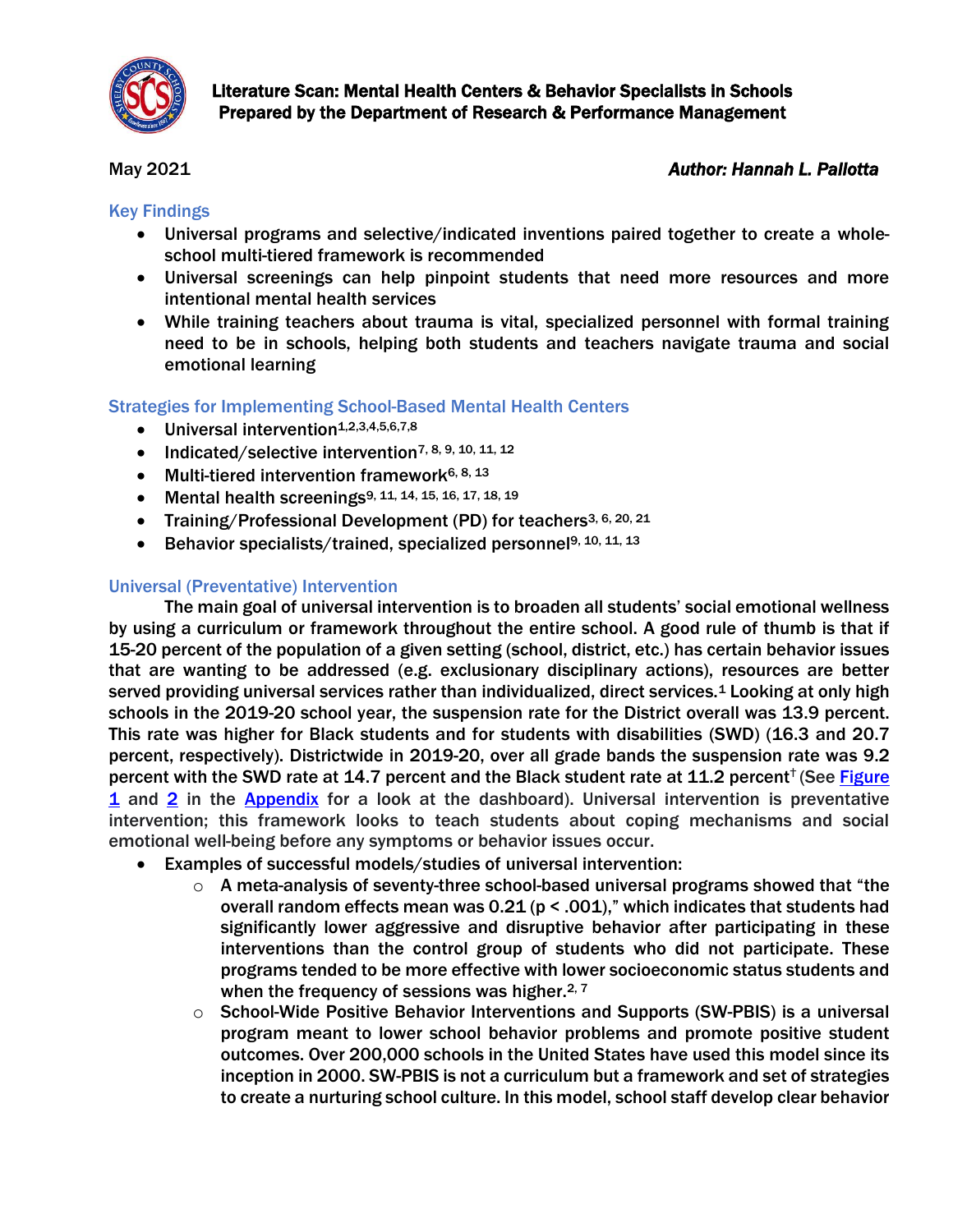

expectations that they model, teach, and practice. School staff is expected to give students higher rates of positive attention over negative attention. Data are collected surrounding behavior issues, including location, time, type, etc. School leaders use these data to assess if this system is working and to find areas of improvement. "If a high number of infractions occurs on the playground, the team would decide how to reduce the problem perhaps by reteaching expectations, increasing adult supervision, and/or increasing positive attention rates."<sup>1</sup> Studies of SW-PBIS have found reduced problem behaviors, and two randomized trials found that SW-PBIS is associated with improvements in "school safety, academic achievement, positive student behaviors, and school climate compared to control schools."

## Indicated/Selective Interventions

This type of intervention is meant for specific students. Indicated interventions are for students who have shown problem behaviors. Selective interventions are for students who have not exhibited behavior problems but are assessed to possibly benefit from the program (anxious students).

- Examples of successful models/studies of indicated/selective interventions:
	- o In the same meta-analysis mentioned above, forty-seven selective and indicated interventions were assessed and the overall effect size was similar at 0.26, which was significant. Interventions were found to be "more effective with regular education students than special-education students," and programs implemented by teachers or researchers were more effective than programs implemented by graduate students.2, 7
	- $\circ$  One study observed statistically significant changes on social and behavioral scales in at-risk middle school students after completing Solution-Focused Brief Therapy (SFBT). The school provided SFBT group treatment to 26 students during school hours with four trained adults: two masters in social work interns, the school social worker, and the researcher who has a PhD in social work. These four each led a small group of students in SFBT for eight weeks. The students showed positive changes in their social skills at the posttest and maintained these gains at the follow up at six weeks. This group also improved their overall classroom behavior post treatment. This finding was supported by teacher feedback. Parents were also surveyed and reported fewer homework completion issues.<sup>12</sup>

#### Multi-tiered Intervention Framework

- A multi-tiered intervention framework uses a whole-school approach to support the success of students with trauma.<sup>9</sup> In this framework there are three tiers; the first two have been discussed previously. Tier 1 is universal supports, Tier 2 involves more specific supports for at-risk students or students with behavior issues, and Tier 3 is more intensive interventions for students suffering from trauma.6, 8, <sup>13</sup>
	- $\circ$  In one specific example, the San Francisco Unified School District (SFUSD) implemented a multi-tiered framework entitled Healthy Environments and Response to Trauma in Schools (HEARTS) in 2009-10 to combat the school to prison pipeline.<sup>6</sup> Each of the tiers include intervention or training for students, staff and caregivers, and for the entire system. In Tier 1 students received training on how to deal with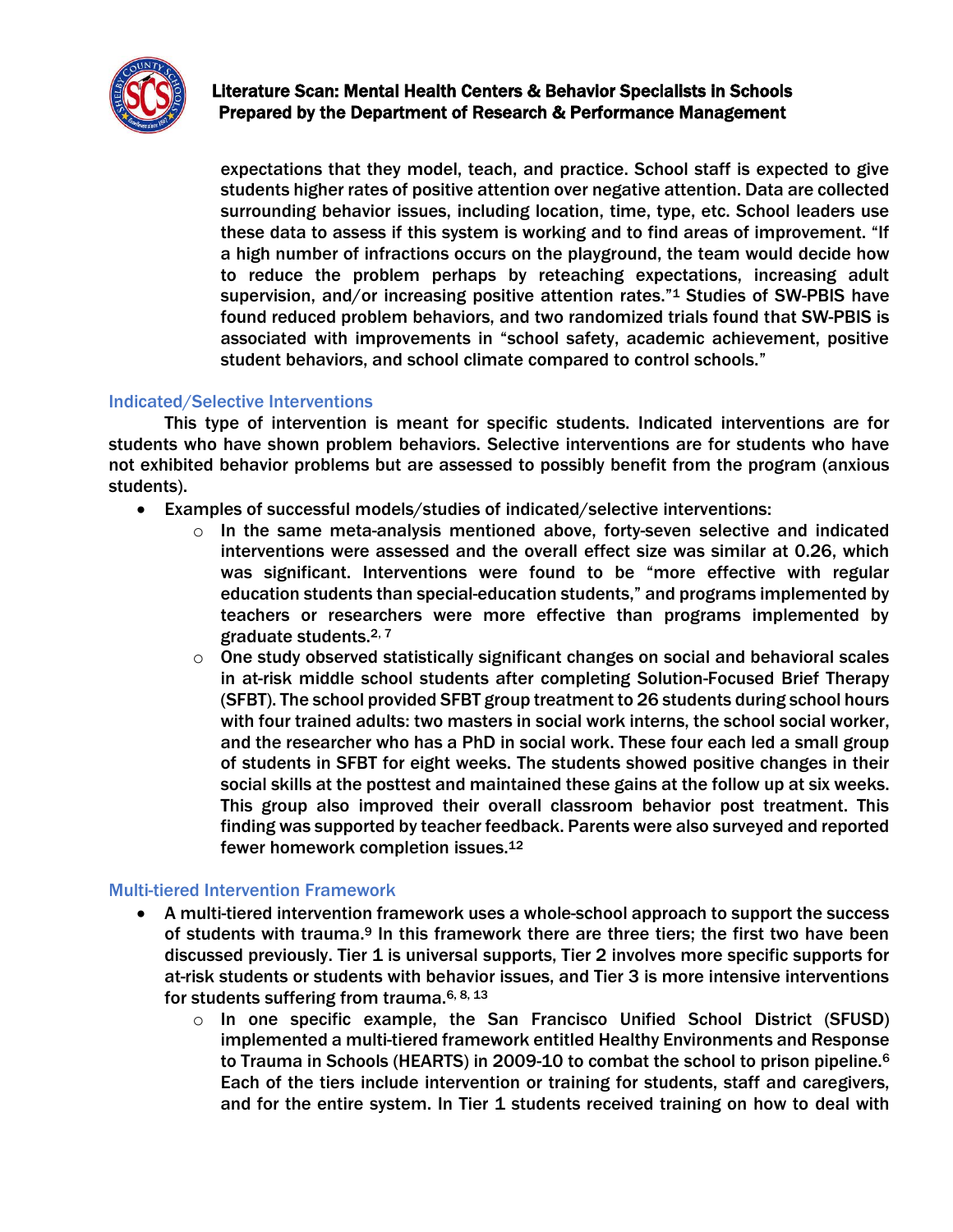

stress, school staff received training on trauma and secondary trauma, and social emotional learning curricula was put in place in all schools. In Tier 3, students affected by trauma had individualized services and teachers were given support and referrals for more intensive care (see [Figure 3](#page-8-0) in th[e Appendix](#page-7-2) for the entire diagram). The evaluation of the program found significant changes in knowledge about trauma, sensitive practices. Student engagement significantly increased. There was a significant decrease in behavioral incidents after one year; after five years there was an 87 percent decrease in total incidents. Out-of-school suspensions decreased by 95 percent after five years of HEARTS implementation.

 $\circ$  Another study followed the development of mental health centers in three different schools over five years.<sup>13</sup> The study saw the continuation of the programs and the expansion of SEL to all students as success and did not detail the schools' data. Each school used local university graduate students to help implement their programs and used a tiered system. School B and C were able to continue and expand their programs, while School A did not continue after Year 5 due changes in school leadership.

# Mental Health Screening

- There are two main types of mental health screenings: Universal screening and screeners for specific mental illnesses.
	- $\circ$  First, the universal screener is given to all students of the school to parse out whether students need mental health services.<sup>9, 11, 14, 15, 16, 17, 18, 19</sup> Screening all students ensure that services are not only given when there are disciplinary issues, as not all students will cause classroom issues when they are in need of mental health services. <sup>4</sup> One study emphasizes this need by saying, "The movement from a reactionary to a preventive and comprehensive method of student identification and support provides an avenue for more complete and efficient use of the skills of the school psychologist."<sup>15</sup>
	- $\circ$  The second type of screener is for any specific mental illness (ex. PTSD<sup>18</sup>, Anxiety<sup>17</sup>, Depression, etc.11) These could help point a school counselor/behavior specialist in the right direction. Some schools have used these as their main screener, but this could be limiting students' diagnoses.
- Some studies recommend screening parents or students at school entry.<sup>11</sup> "Early screening and detection can significantly support efforts to minimize risk for future emotional, academic, and social difficulties."<sup>16</sup> School entry screening can also provide a framework for expanding targeted intervention programs.<sup>9</sup>

# Training/Professional Development (PD)

- A study done in 2017 found that almost 50 percent of teachers surveyed felt they did not have suitable mental health training, and 85 percent expressed a desire to receive more training on the subject. Only 19 percent believed that their school had adequate mental health resources, while 22 percent believed their school had a clear plan to address students' mental health needs.<sup>3</sup>
- Trauma-informed training can reduce 'behavior issues' and exclusionary disciplinary actions in the classroom, which more often are given to Black students than to white students.  $6, 20$ ,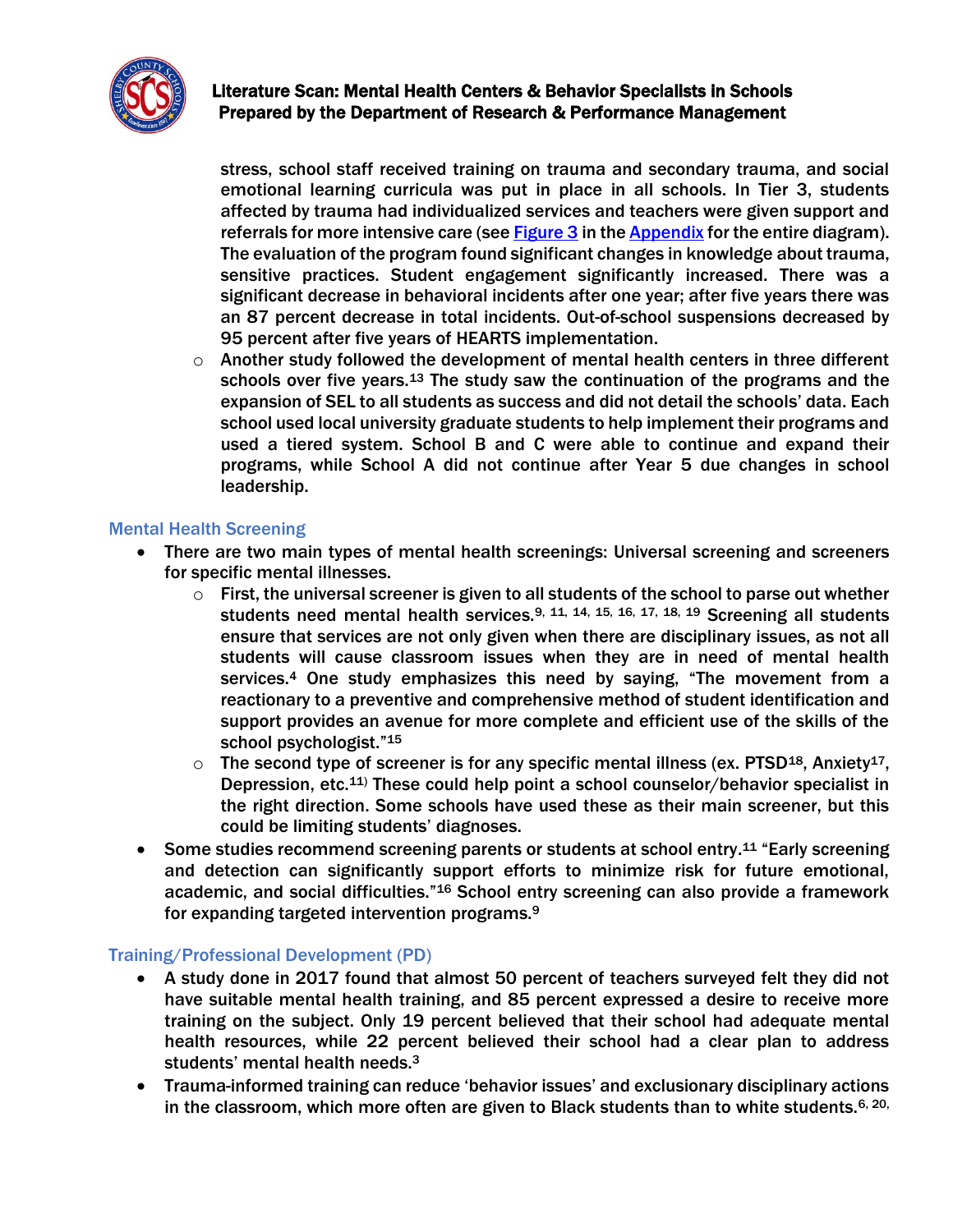

 $22$  This kind of trauma training can include information like, what is trauma, how it impacts children's behavior, establishing common language around trauma, and how to deal with burnout and secondary trauma.<sup>3, 6, 20, 21</sup>

## Behavior Specialists/School Counselors

- It is vital to have specialized personnel in the school building. There is a need for more of these professionals to be in the classroom and school setting to be able to meet the mental health needs of students.<sup>11</sup>
- These specialized personnel can get to know the students and their unique needs. The student can engage with a trusted adult and the school counselor or similarly trained professional is able to bring their knowledge of the child's history into their work.<sup>13</sup>
- Many of the studies mentioned having outside, community-based partnerships to help create wraparound services for families.<sup>10, 11, 13, 23</sup> Often times schools find their trained personnel through this kind of partnership. Schools may not be ready to have indicated/selective interventions, but community-based programs may be able to help. This can also help entire families, rather than just students; a family is more likely to get help if they are given resources and the parents are already familiar with the community-based partner's work. 10, 13, 14, 23
- There are different options in the research of what this person's title and training could be: examples in the literature show effective programs with a school social worker, a school psychologist, a school counselor, a community psychiatrist, a graduate or doctoral student from a local university in social work or psychology, a researcher with a PhD in those fields, etc. The most important aspect of this role is that the person has had formal training to interact with students with trauma and mental health issues.<sup>11</sup> While a meta-analysis found that programs led by graduate students were seen as less effective than programs done by teachers or researchers, this could be a more cost-effective way to boost the number of mental health workers in a school setting (as well as being a symbiotic relationship with local universities). 2, 7, 10, 12, 13, 14, 15

#### Return on Investment

- Setting realistic goals and timelines for measuring program effectiveness
	- $\circ$  It is important to remember that change in the social emotional learning of a child will take time. It is recommended that the Cabinet and Board allocate funds for these programs even if they have not shown immediate success in the upcoming years. Investing in the social emotional needs of our children is one of the best things we can do for their overall outcomes in the future, as shown in the research below of untreated Adverse Childhood Experience (ACEs) and mental illnesses (see [Background](#page-4-0) section). As one researcher notes, however, society often looks at children as though they will one day be adults, rather than viewing them as human beings right now that deserve the best social emotional care that we can provide to them.<sup>24</sup> Funding is often based on the evaluation of the program. One researcher warns, that school-based interventions are "often evaluated immediately or shortly after the intervention. However, there is increasing evidence that some long-term effects are emerging and that although effects gradually decrease over time they can remain substantial."<sup>4</sup> It may feel as though funding SEL or school-based mental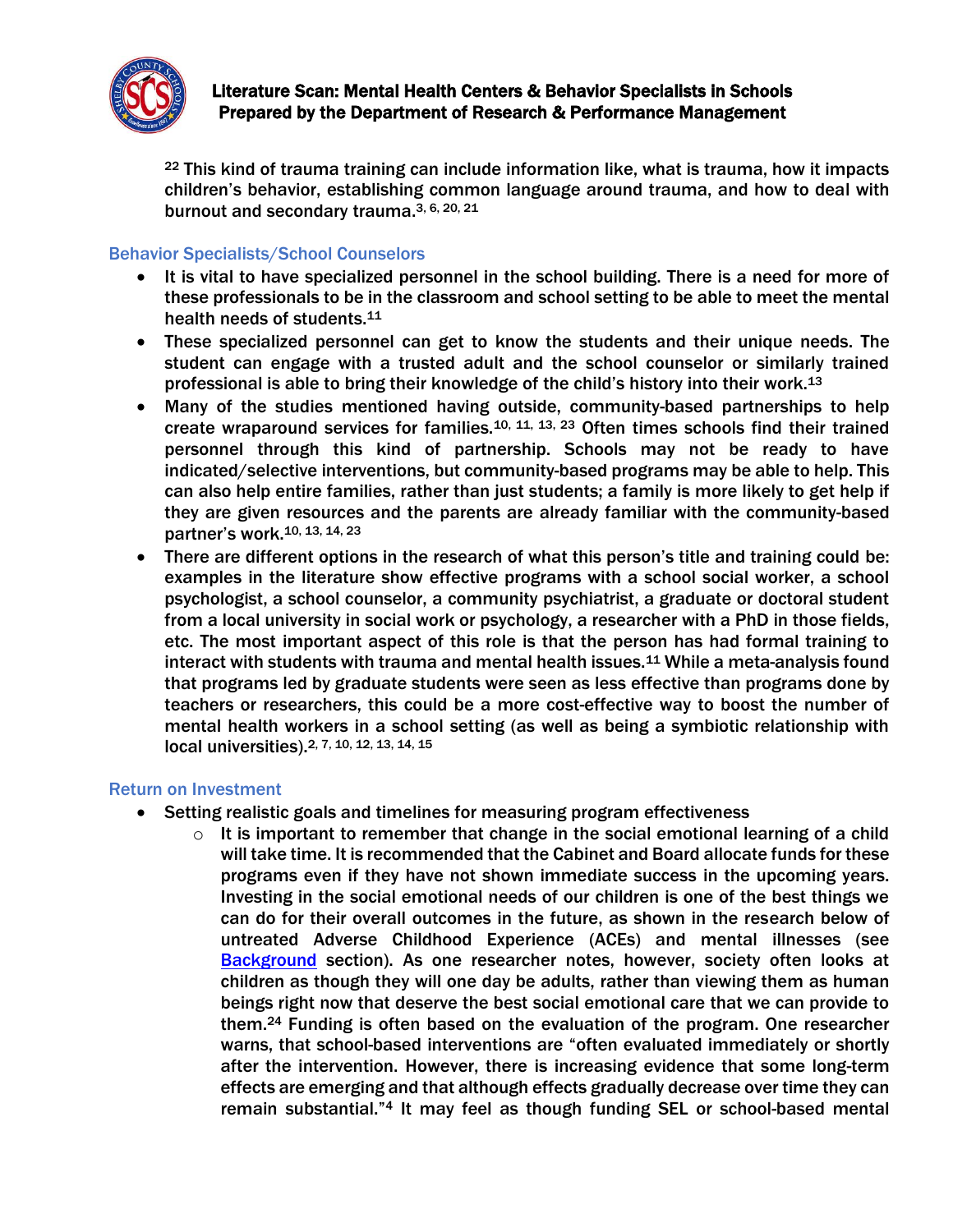

health centers is a waste of resources, but in reality, these programs could be having substantial effects on students and should be given time to develop before being discontinued or seen as a failure.<sup>13</sup>

- $\circ$  Evaluations should begin after at least two years so that the program has a chance to gain structure, and school staff and teachers get more time to learn best practices.
- Screening data can help schools/the District understand the scope/volume of student needs and resources can be adequately allocated.
	- $\circ$  More individualized screenings can show which students would benefit from intervention, but they can be costly in terms of both time and labor force.<sup>11</sup>
	- o "With these assessment data in hand [from screening at school entry], school districts are more able to advocate for additional funding to provide smaller classes, higher teacher-to-child ratios, and the hiring of mental health specialists."<sup>11</sup>
- Spending: Invest first in universal/preventative interventions, as this type of program is likely to reduce behavior issues and help students' self-esteem and social emotional health overall1, 2, 5, 6, 15

## <span id="page-4-0"></span>**Background**

- Around 20 percent of children and adolescents suffer from a mental illness<sup>25</sup> and around 60 percent of adults have said they experienced at least one ACE.<sup>26</sup> "The number of ACEs in childhood demonstrate a strong association with the likelihood of developing posttraumatic stress disorder (PTSD) and/or other negative mental health outcomes in adolescence."<sup>16</sup> One study has found that PTSD in children is underdiagnosed.<sup>18</sup>
- Children that experience ACEs or adolescents with depression are more likely to engage in risky behavior, such as alcohol and nicotine abuse or dependence, suicidal tendencies, school failure, aggressive behavior, etc. later in life.<sup>27, 28</sup>
- Oftentimes without school-based programs, youth do not get the mental health services they should.<sup>29, 30</sup> One study found that Black and white youth were equally likely to have a mental illness, but Black youth were half as likely as white youth to get help from specialty mental health services.<sup>29</sup> The same study found that school services, however, showed little ethnic disparity. Another study found that three barriers are common for children getting the mental health help they need: "(1) Lack of knowledge about child mental health and helpseeking pathways, (2) Stigmatization and parent blame (3) Challenges of multiagency collaboration."<sup>31</sup>
- Secondary Traumatic Stress (STS) in an educational setting can be described as when an educator learns about a primary victim's (often a student) traumatic experience and then experiences vicarious trauma. Symptoms of STS can be burnout, compassion fatigue, PTSD, etc.<sup>10</sup> "Untreated STS may be among the hidden causes of undesirable workforce turnover for principals and teachers, particularly when STS and children's trauma are clustered in high-poverty schools."10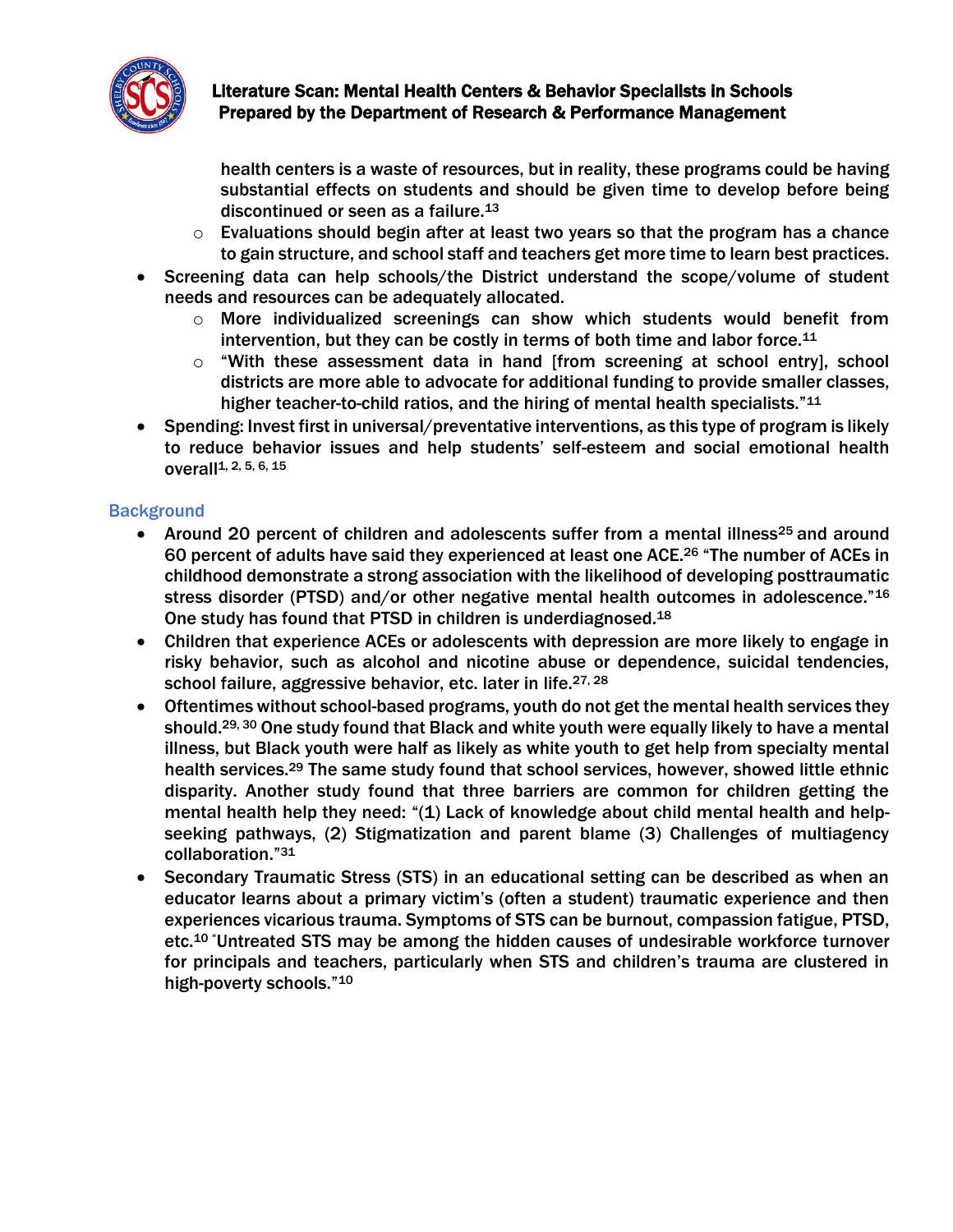

#### **References**

- 1. Herman, K., Reinke, W., Thompson, A., & amp; Faloughi, R. (2015). Universal Prevention to Support Children's Mental Health in Schools. Critical Issues in School-Based Mental Health, 198–210. <https://doi.org/10.4324/9781315775425-20>
- 2. Westhues, A., Schmidt Hanbidge, A., Gebotys, R., & amp; Hammond, A. (2009). Comparing the Effectiveness of School-Based and Community-Based Delivery of an Emotional Regulation Skills Program for Children. School Social Work Journal, 34(1), 74–95.
- 3. Moon, J., Williford, A., & Mendenhall, A. (2017). Educators' perceptions of youth mental health: Implications for training and the promotion of mental health services in schools. Children and Youth Services Review, 73, 384–391. https://doi.org/10.1016/j.childyouth.2017.01.006
- 4. O'Reilly, M., Svirydzenka, N., Adams, S., & Dogra, N. (2018). Review of mental health promotion interventions in schools. Social Psychiatry and Psychiatric Epidemiology, 53(7), 647–662. https://doi.org/10.1007/s00127-018-1530-1
- 5. Taylor, R. D., Oberle, E., Durlak, J. A., & Weissberg, R. P. (2017). Promoting Positive Youth Development Through School-Based Social and Emotional Learning Interventions: A Meta-Analysis of Follow-Up Effects. Child Development, 88(4), 1156–1171. https://doi.org/10.1111/cdev.12864
- 6. Dorado, J. S., Martinez, M., McArthur, L. E., & Leibovitz, T. (2016). Healthy Environments and Response to Trauma in Schools (HEARTS): A Whole-School, Multi-level, Prevention and Intervention Program for Creating Trauma-Informed, Safe and Supportive Schools. School Mental Health, 8(1), 163-176. https://doi.org/10.1007/s12310-016-9177-0
- 7. Wilson, S. J. & Lipsey, M. W. (2006). The Effects of School-Based Social Information Processing Interventions on Aggressive Behavior, Part II: Selected/Indicated Pull-Out Programs. Campbell Systematic Reviews, 2(1), 1-37. <https://doi.org/10.4073/csr.2006.6>
- 8. Allen-Meares, P., Montgomery, K. L., & amp; Kim, J. S. (2013). School-based Social Work Interventions: A Cross-National Systematic Review. Social Work, 58(3), 253–262. <https://doi.org/10.1093/sw/swt022>
- 9. Essex, M. J., Kraemer, H. C., Slattery, M. J., Burk, L. R., Thomas Boyce, W., Woodward, H. R., & Kupfer, D. J. (2009). Screening for childhood mental health problems: outcomes and early identification. Journal of Child Psychology and Psychiatry, 50(5), 562–570. https://doi.org/10.1111/j.1469- 7610.2008.02015.x
- 10. Lawson, H., Caringi, J., Gottfried, R., Bride, B., & Hydon, S. (2019). Educators' Secondary Traumatic Stress, Children's Trauma, and the Need for Trauma Literacy. Harvard Educational Review, 89(3), 421– 447. https://doi.org/10.17763/1943-5045-89.3.421
- 11. Stegelin, D., Leggett, C., Ricketts, D., Bryant, M., Peterson, C., & Holzner, A. (n.d.). Trauma-Informed Preschool Education in Public School Classrooms: Responding to Suspension, Expulsion, and Mental Health Issues of Young Children . The Journal of At-Risk Issues, 23(2).
- 12. Newsome, W. S. (2005). The Impact of Solution-Focused Brief Therapy with At-Risk Junior High School Students. Children & amp; Schools, 27(2), 83-90. <https://doi.org/10.1093/cs/27.2.83>
- 13. Doll, B., Nastasi, B. K., Cornell, L., & Song, S. Y. (2017). School-Based Mental Health Services: Definitions and Models of Effective Practice. Journal of Applied School Psychology, 33(3), 179–194. https://doi.org/10.1080/15377903.2017.1317143
- 14. Brown, M. M., & Grumet, J. G. (2009). School-based suicide prevention with African American youth in an urban setting. Professional Psychology: Research and Practice, 40(2), 111–117. https://doi.org/10.1037/a0012866
- 15. Dowdy, E., Furlong, M., Raines, T. C., Bovery, B., Kauffman, B., Kamphaus, R. W., … Murdock, J. (2014). Enhancing School-Based Mental Health Services With a Preventive and Promotive Approach to Universal Screening for Complete Mental Health. Journal of Educational and Psychological Consultation, 25(2-3), 178–197. https://doi.org/10.1080/10474412.2014.929951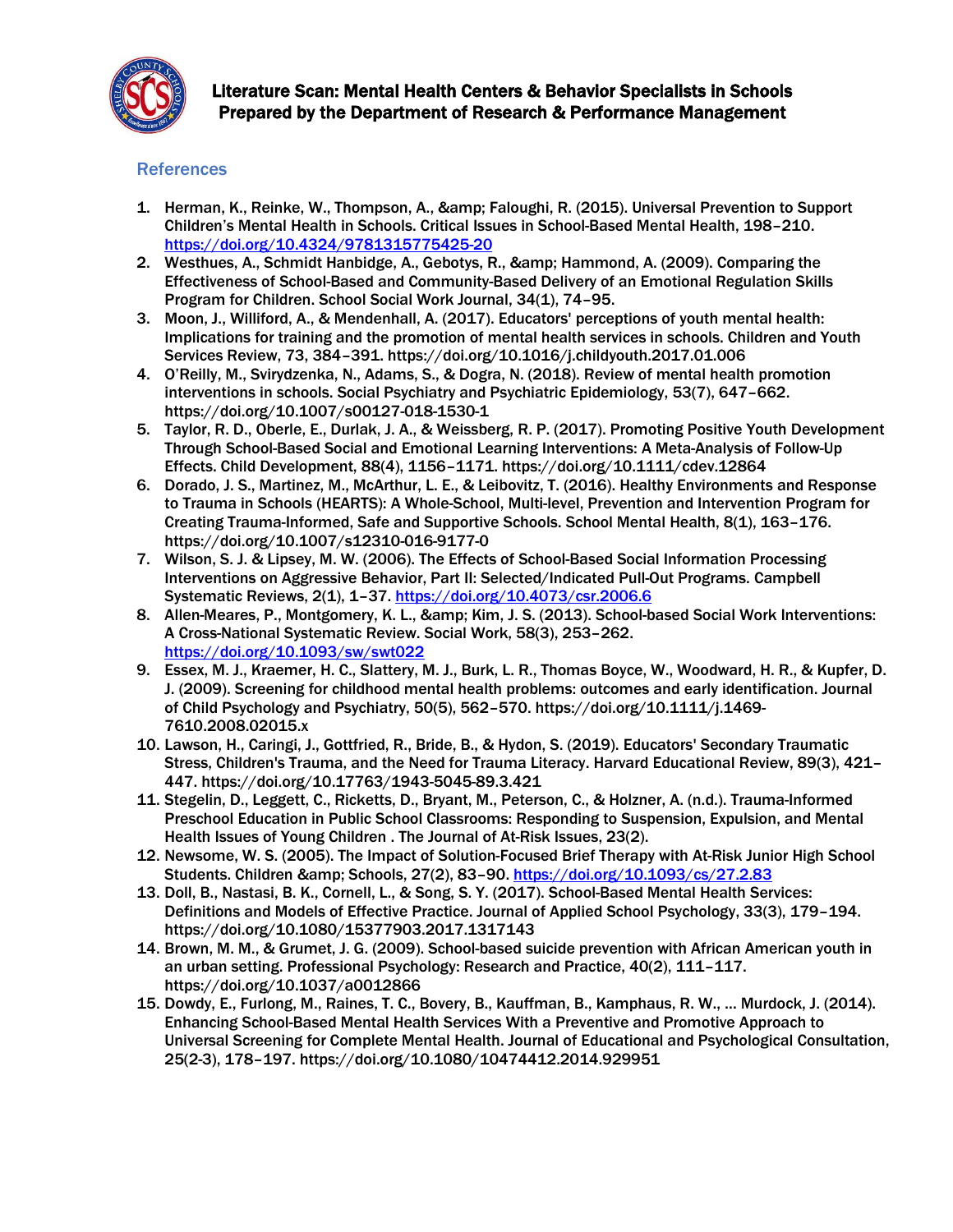

- 16. Eklund, K., Rossen, E., Koriakin, T., Chafouleas, S. M., & Resnick, C. (2018). A systematic review of trauma screening measures for children and adolescents. School Psychology Quarterly, 33(1), 30–43. https://doi.org/10.1037/spq0000244
- 17. Kaajalaakso, K., Lempinen, L., Ristkari, T., Huttunen, J., Luntamo, T., & Sourander, A. (2020). Psychometric properties of the screen for child anxiety related emotional disorders (SCARED) among elementary school children in Finland. Scandinavian Journal of Psychology, 62(1), 34–40. https://doi.org/10.1111/sjop.12677
- 18. Miele, D., & O'Brien, E. J. (2010). Underdiagnosis of posttraumatic stress disorder in at risk youth. Journal of Traumatic Stress, 23(5), 591–598. https://doi.org/10.1002/jts.20572
- 19. Prochaska, J. D., Le, V. D., Baillargeon, J., & Temple, J. R. (2016). Utilization of Professional Mental Health Services Related to Population-Level Screening for Anxiety, Depression, and Post-traumatic Stress Disorder Among Public High School Students. Community Mental Health Journal, 52(6), 691– 700. https://doi.org/10.1007/s10597-015-9968-z
- 20. Loomis, A. (2019, August 22). We need trauma-informed preschool practices. The Connecticut News Project. The CT Mirror. https://ctmirror.org/category/ct-viewpoints/we-need-trauma-informedpreschool-practices/.
- 21. Osofsky, J. D., Putnam, F. W., & Lederman, J. C. (2008). How to Maintain Emotional Health When Working with Trauma. Juvenile and Family Court Journal, 59(4), 91–102. https://doi.org/10.1111/j.1755-6988.2008.00023.x
- 22. U.S. Department of Education Office for Civil Rights. (2014, March). Civil Rights Data Collection 'Data Snapshot: Early Childhood Education'. Issue Brief No. 2 . https://www2.ed.gov/about/offices/list/ocr/docs/crdc-early-learning-snapshot.pdf.
- 23. Villarreal, V., & Castro-Villarreal, F. (2016). Collaboration With Community Mental Health Service Providers. Intervention in School and Clinic, 52(2), 108–114. https://doi.org/10.1177/1053451216636047
- 24. Vericat-Rocha, Á, & Ruitenberg, C. (2019). Trauma-informed practices in early childhood education: Contributions, limitations and ethical considerations. Global Studies of Childhood, 9(2), 132–144. <https://doi.org/10.1177/2043610619846319>
- 25. Belfer, M. L. (2008). Child and adolescent mental disorders: the magnitude of the problem across the globe. Journal of Child Psychology and Psychiatry, 49(3), 226–236. https://doi.org/10.1111/j.1469- 7610.2007.01855.x
- 26. Centers for Disease Control and Prevention. (2019). Leveraging the Best Available Evidence. Preventing Adverse Childhood Experiences (ACEs). https://www.cdc.gov/violenceprevention/pdf/preventingACES.pdf.
- 27. Fergusson, D. M., & Woodward, L. J. (2002). Mental Health, Educational, and Social Role Outcomes of Adolescents With Depression. Archives of General Psychiatry, 59(3), 225. https://doi.org/10.1001/archpsyc.59.3.225
- 28. Liming, K. W., & Grube, W. A. (2018). Wellbeing Outcomes for Children Exposed to Multiple Adverse Experiences in Early Childhood: A Systematic Review. Child and Adolescent Social Work Journal, 35(4), 317–335. https://doi.org/10.1007/s10560-018-0532-x
- 29. Angold, A., Erkanli, A., Farmer, E. M., Fairbank, J. A., Burns, B. J., Keeler, G., & Costello, E. J. (2002). Psychiatric disorder, impairment, and service use in rural African American and white youth. Archives of General Psychiatry, 59(10), 893. https://doi.org/10.1001/archpsyc.59.10.893
- 30. Cheung, A. H., & Dewa, C. S. (2007). Mental Health Service Use among Adolescents and Young Adults with Major Depressive Disorder and Suicidality. The Canadian Journal of Psychiatry, 52(4), 228–232. https://doi.org/10.1177/070674370705200404
- 31. Hansen, A. S., Telléus, G. K., Mohr-Jensen, C., & Lauritsen, M. B. (2021). Parent-Perceived Barriers to Accessing Services for Their Child's Mental Health Problems. Child Adolesc Psychiatry Ment Health, 15(4). https://doi.org/10.21203/rs.3.rs-66925/v1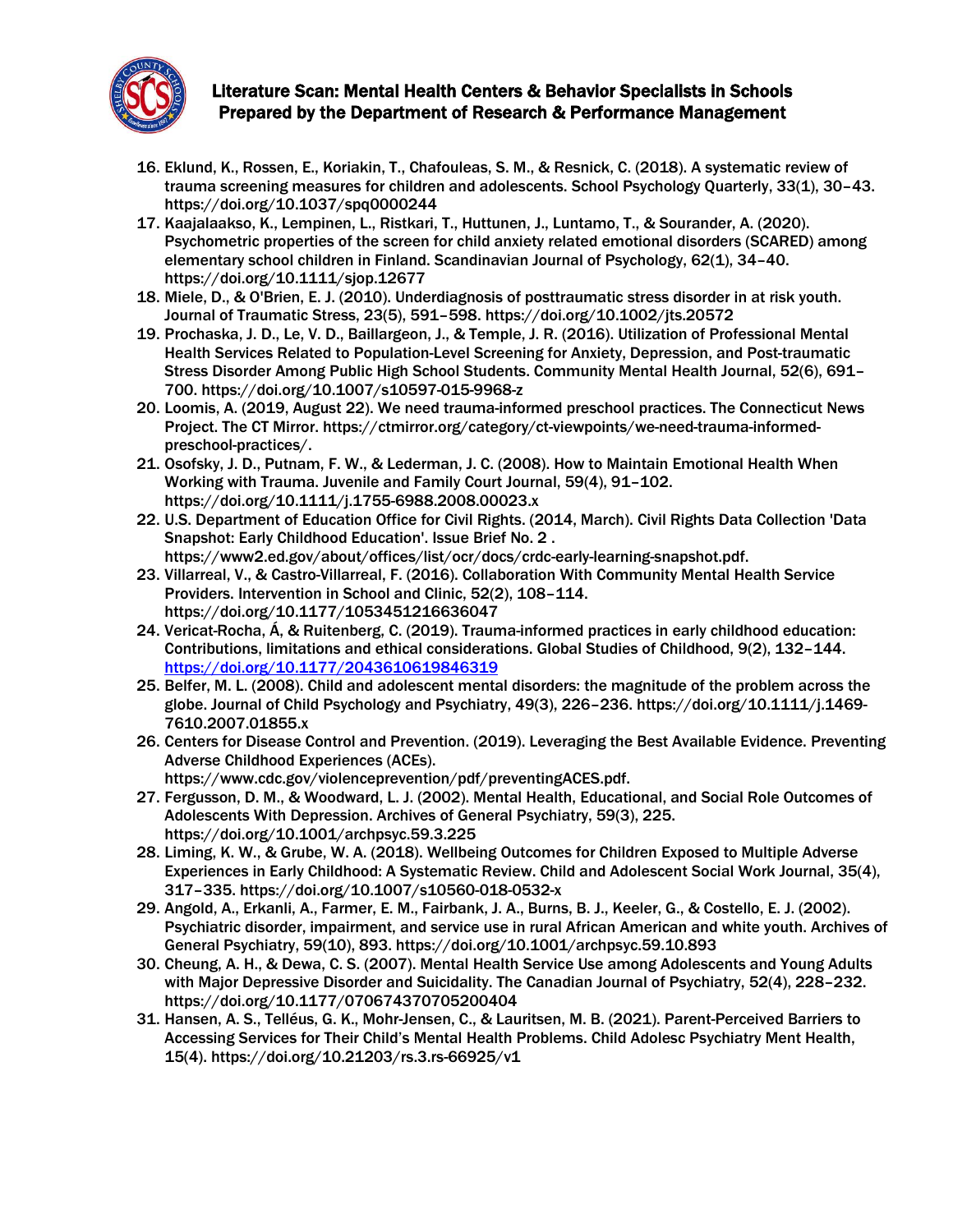

<span id="page-7-2"></span>Appendix

|                                     | School Year: 2019-20<br>School: All<br>Zone: All     |                       | <b>Suspension Rate</b><br>13.9%                                                                    |                       | <b>Suspension Ratio</b><br>21.6    |                                        | <b>SWD Suspension Rate</b><br>20.7% |                             | SWD Suspension Ratio<br>37.9                                                                                          |
|-------------------------------------|------------------------------------------------------|-----------------------|----------------------------------------------------------------------------------------------------|-----------------------|------------------------------------|----------------------------------------|-------------------------------------|-----------------------------|-----------------------------------------------------------------------------------------------------------------------|
| <b>MENU</b>                         |                                                      |                       |                                                                                                    |                       |                                    |                                        |                                     |                             |                                                                                                                       |
| е<br>ends<br>ports                  | <b>Priority Groups</b><br><b>Special Populations</b> | <b>YTD</b>            | <b>YTD School Susp Rate</b><br>13.9%                                                               |                       | <b>YTD Zone Susp Rate</b><br>17.5% | <b>YTD District Susp Rate</b><br>17.4% |                                     | LY EOY Susp Rate<br>(Blank) | <b>Priority Groups</b><br><b>Students With Disabilities</b><br>$\Box$ No                                              |
| w Data                              | SWD<br>EL.<br>DC                                     | 17.3%<br>6.6%<br>18.7 | 6/29/2020<br>7/1/2019                                                                              |                       |                                    |                                        |                                     |                             | $\Box$ Yes<br><b>English Learner</b><br>$\Box$ No<br>$\Box$ Yes                                                       |
|                                     | <b>Demographics</b><br>African American 16.3%        | <b>YTD</b>            | ● Current Year ● Previous Year ● Current Year Priority Group ● Previous Year Priority Group<br>15% | Sex<br>Female<br>Male |                                    |                                        |                                     |                             |                                                                                                                       |
|                                     | Asian<br>Hispanic<br>White                           | 1.8%<br>6.3%<br>3.7%  | 10%                                                                                                |                       | 9.4%<br>9.4%<br>7.0%               | 11.3%<br>11.3%                         | 13.2%<br>13.2%                      | 13.9%<br>13.9%<br>13.9%     | <b>Ethnicity</b><br>American Indian/Alaskan Native<br>Asian<br><b>Black or African American</b><br>Hispanic or Latino |
| you want to see<br>r Priority Group | Male                                                 | <b>YTD</b><br>16.4%   | 4.5%<br>5%<br>4.5%                                                                                 |                       | 7.0%                               |                                        |                                     |                             | Multiple Races<br>Native Hawaiian/Pacific Islander<br>$\Box$ Other<br>White<br><b>Direct Certified</b>                |
| $ds$ ?<br>te a selection            | Female<br>R                                          | 11.4%<br>ה יה         | 1.8%<br>0%<br>2                                                                                    |                       | 3<br>4<br>49 L                     | 5<br>$(11.7)$ $5!$                     | 6                                   | $\overline{7}$              | $\Box$ No<br>Yes<br>8<br>.                                                                                            |

<span id="page-7-0"></span>Figure 1: Power Bi Dashboard: Student Profile (ILD): Districtwide high school discipline rates for 2019-20

| School: All               | School Year: 2019-20       |                     | <b>Suspension Rate</b>      |                             | <b>Suspension Ratio</b>                                                                     |                               |                              | <b>SWD Suspension Rate</b> | <b>SWD Suspension Ratio</b>               |
|---------------------------|----------------------------|---------------------|-----------------------------|-----------------------------|---------------------------------------------------------------------------------------------|-------------------------------|------------------------------|----------------------------|-------------------------------------------|
| Zone: All                 |                            |                     | 9.2%                        |                             | 14.5                                                                                        |                               |                              | 14.7%                      | 26.7                                      |
| <b>MENU</b>               |                            |                     |                             |                             |                                                                                             | <b>Discipline: Trends</b>     |                              |                            |                                           |
| <b>Discipline</b>         |                            |                     | <b>YTD School Susp Rate</b> |                             |                                                                                             |                               |                              |                            | <b>Priority Groups</b>                    |
| <b>Trends</b>             | <b>Priority Groups</b>     |                     |                             |                             | <b>YTD Zone Susp Rate</b>                                                                   | <b>YTD District Susp Rate</b> |                              | <b>LY EOY Susp Rate</b>    | <b>Students With Disabilities</b>         |
| Reports                   | <b>Special Populations</b> |                     | 9.2%                        |                             | 17.5%                                                                                       | 17.4%                         |                              | (Blank)                    | $\Box$ No                                 |
| <b>Raw Data</b>           | <b>SWD</b>                 | <b>YTD</b><br>12.7% | 7/1/2019<br>6/29/2020       |                             |                                                                                             |                               |                              |                            | $\Box$ Yes                                |
|                           | <b>EL</b>                  | 3.0%                |                             |                             |                                                                                             |                               |                              |                            | <b>English Learner</b>                    |
|                           | DC                         | 11.6                |                             |                             |                                                                                             |                               |                              |                            | $\Box$ No<br>$\Box$ Yes                   |
|                           |                            |                     |                             |                             | Cumulative Up Through 20 Day Period                                                         |                               |                              |                            |                                           |
|                           | <b>Demographics</b>        | <b>YTD</b>          |                             |                             | ● Current Year ● Previous Year ● Current Year Priority Group ● Previous Year Priority Group |                               |                              |                            | Sex                                       |
|                           | African American 11.2%     |                     | 10%                         |                             |                                                                                             |                               |                              | 9.2%                       | Female<br>$\Box$ Male                     |
|                           | Asian                      | 1.5%                |                             |                             |                                                                                             |                               | 8.6%                         | 9.2%<br>9.2%               | Ethnicity                                 |
|                           | <b>Hispanic</b>            | 3.5%                |                             |                             |                                                                                             | 7.1%                          | 8.6%                         |                            | American Indian/Alaskan Native            |
|                           | White                      | 2.7%                |                             |                             | 5.9%                                                                                        | 7.1%                          |                              |                            | Asian<br><b>Black or African American</b> |
|                           |                            |                     | 5%                          |                             | 5.9%<br>4.4%                                                                                |                               |                              |                            | Hispanic or Latino<br>Multiple Races      |
|                           |                            | <b>YTD</b>          |                             |                             | 4.4%                                                                                        |                               |                              |                            | Native Hawaiian/Pacific Islander          |
| Do you want to see        | Male                       | 11.6%               |                             | 2.8%                        |                                                                                             |                               |                              |                            | Other<br>$\Box$ White                     |
| your Priority Group       |                            |                     |                             | 2.8%                        |                                                                                             |                               |                              |                            | <b>Direct Certified</b>                   |
| trends?                   | Female                     | 6.7%                | 0.9%<br>0%                  |                             |                                                                                             |                               |                              |                            | $\Box$ No                                 |
| Make a selection          |                            |                     |                             | $\overline{2}$              | 3<br>4                                                                                      | 5                             | 6                            | $\overline{7}$             | <b>Yes</b><br>8                           |
| from the <b>Priority</b>  |                            |                     |                             |                             |                                                                                             |                               |                              |                            | Clue (2019-2020)                          |
| <b>Group Filters menu</b> |                            |                     |                             | <b>Cumulative Rate View</b> |                                                                                             |                               | <b>Cumulative Ratio View</b> |                            | $\Box$ No                                 |
| on the right.             |                            |                     |                             |                             |                                                                                             |                               |                              |                            |                                           |
|                           |                            |                     |                             |                             |                                                                                             |                               |                              |                            |                                           |

<span id="page-7-1"></span>Figure 2: Power Bi Dashboard: Student Profile (ILD) Districtwide all grade bands discipline rates for 2019-20